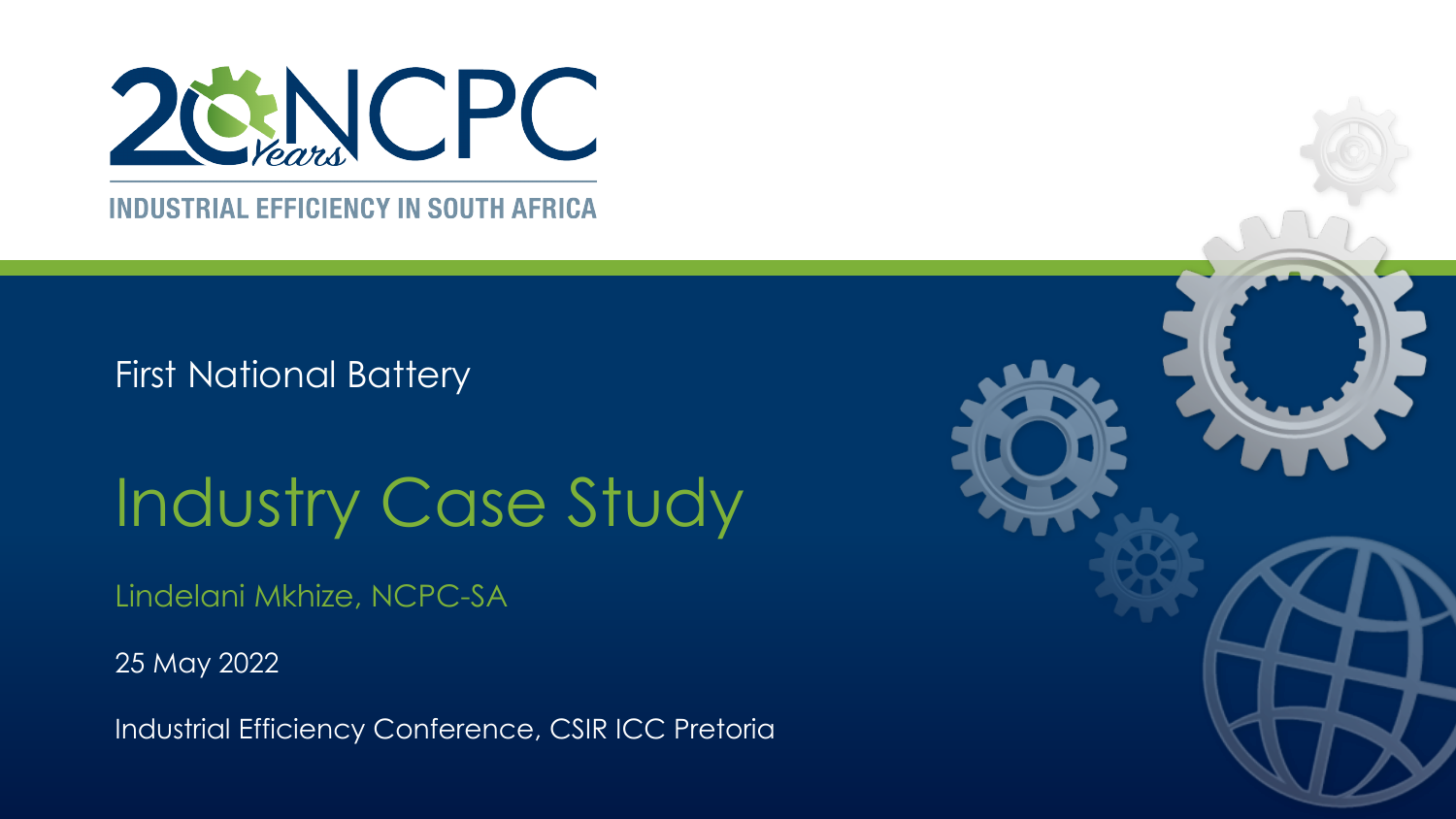# First National Battery: Company Profile

First National Battery is the leading manufacturer of lead acid batteries in South Africa. Established in 1931, first automotive batteries were produced in East London, South Africa. FNB remains at the forefront of battery technology and innovation.



#### **Four FNB Plants:**

• **Automotive Battery Factory** Settlers Way, East London



• **Plastics Processing Plant** Fort Jackson (45km from East London)



• **Industrial Battery Factory** Buffalo View Road, East London



• **Distribution and Recycling** Liverpool Road, Benoni, Johannesburg

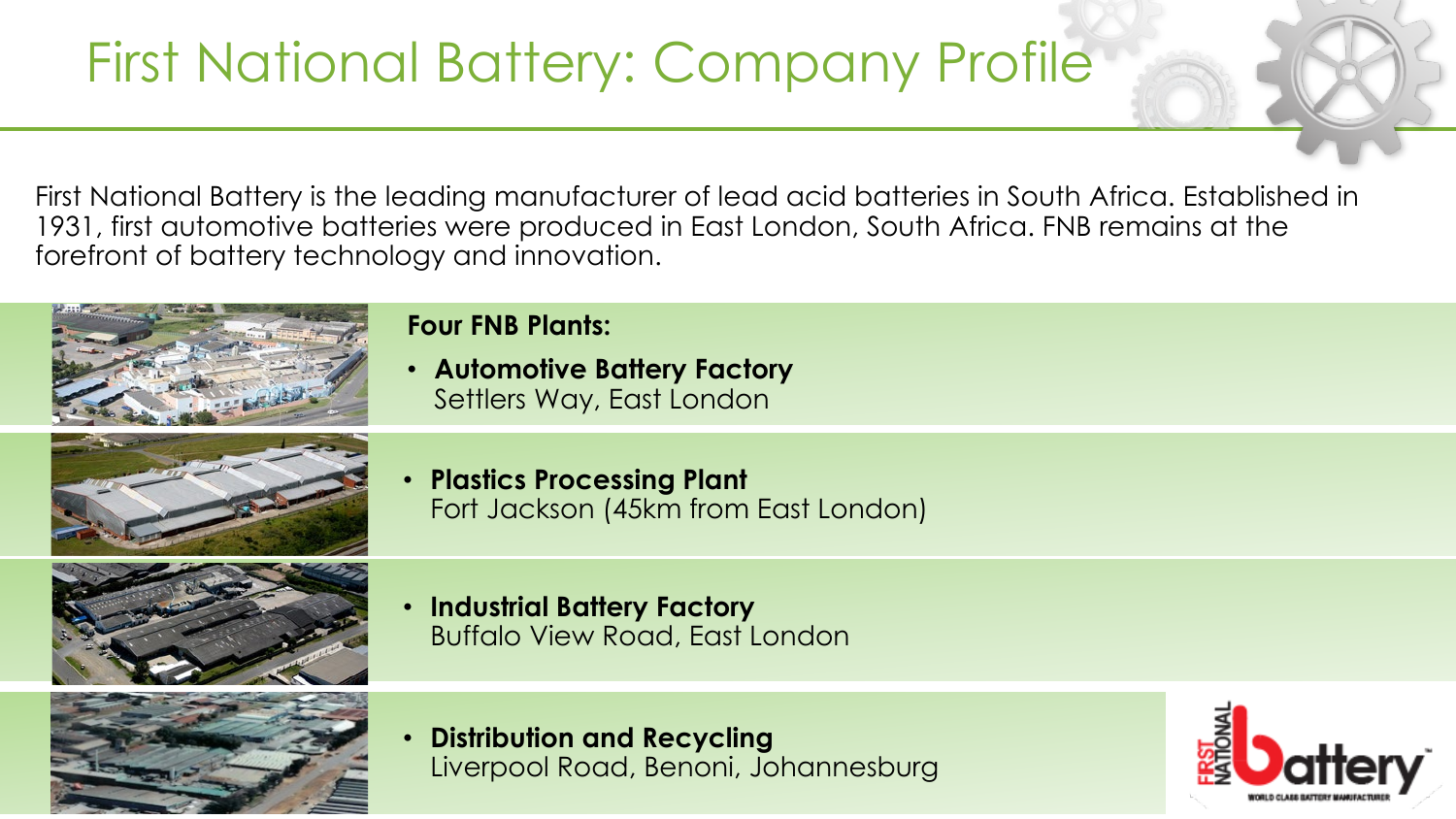## Nature of the challenges



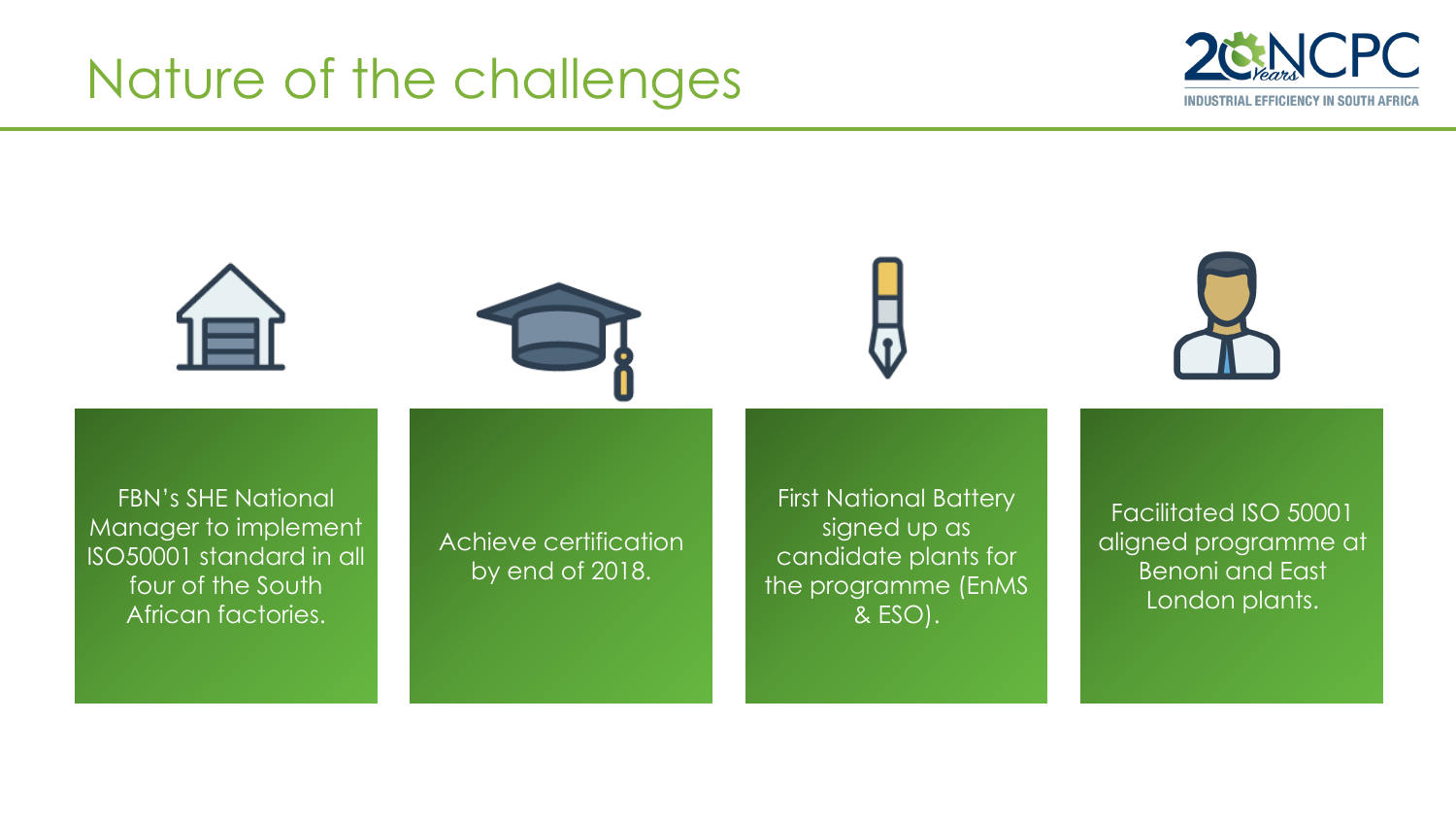# IEE capacity building programme



### **Training Intervention**





#### **EnMS 2-day End User & EnPI**

- Benoni Energy Team needed to implement an EnMS system within a limited time frame.
- Energy performance improvement by end of 2018.

#### **Benefits**

- The Benoni Plant achieved an actual performance improvement of 3.4% by November 2018.
- This exceeded the FNB Benoni's own improvement target of 2.5% based on the 2017 Baseline Year.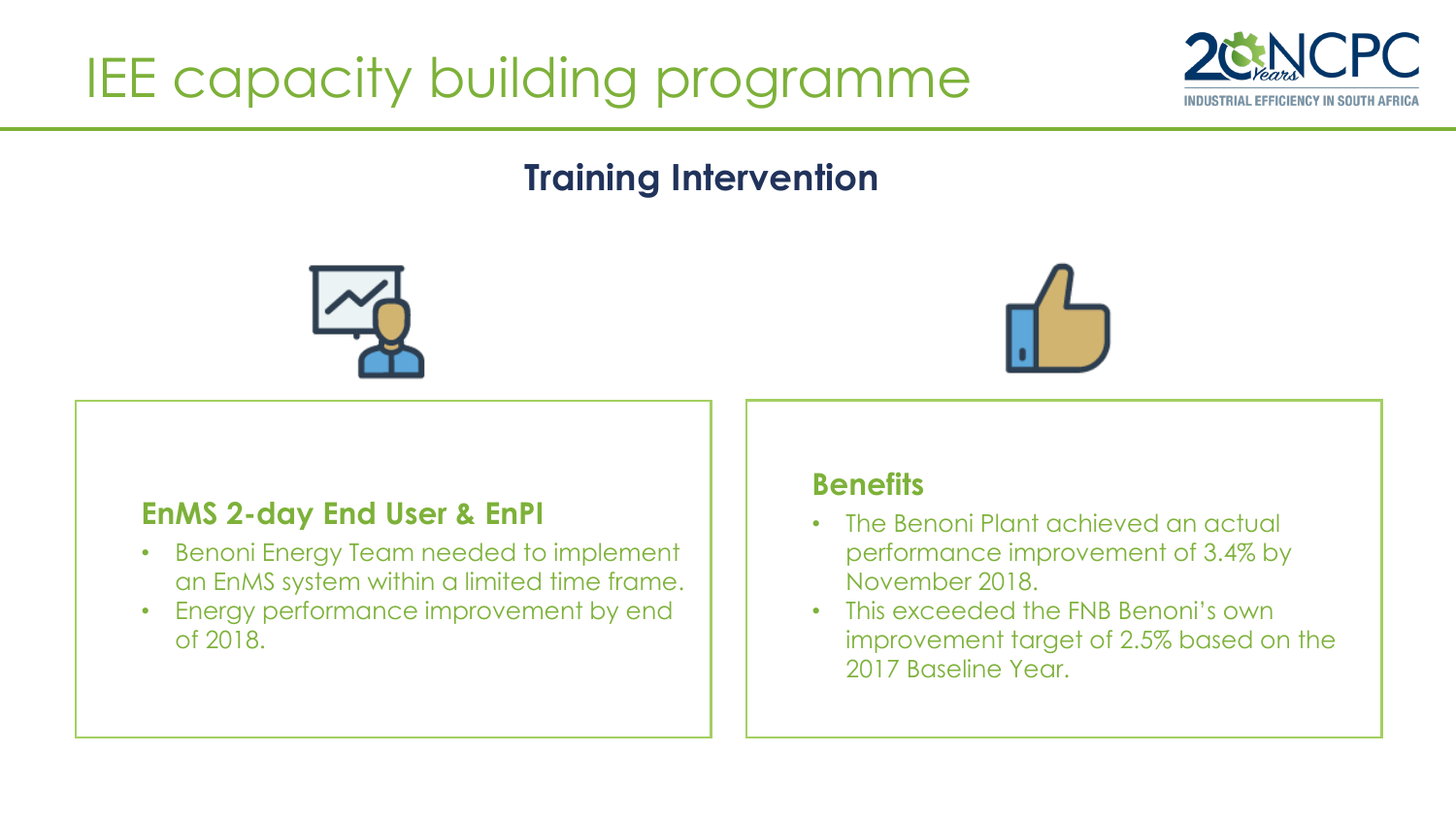

## **Key Findings**

- The initial walk-through audit identified one major quick-win
- Operational and equipment options
- Quickest win was to switch off warehouse lighting at night and over weekends
- Replacing old luminaires with LED and adding occupancy sensors
- Modification to furnace reload operations

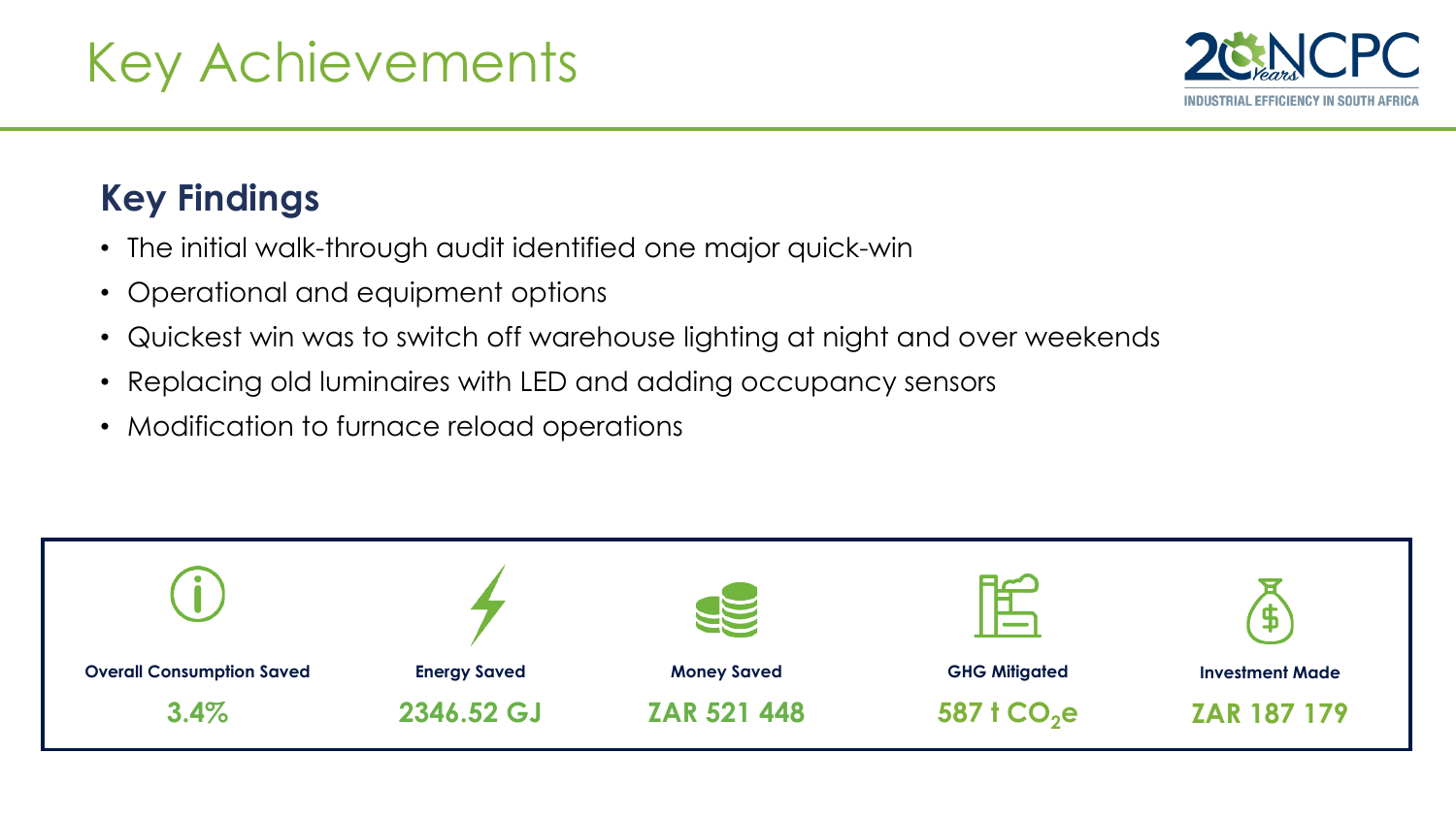# Implementation of EnMS



## **IEE Capacity Building Programme**

- The energy manager attended the EnMS expert level training.
- The energy manager tasked with overseeing the implementation of the EnMS.
- Support from top management was a critical component.

| <b>Name</b>             | <b>Position</b>               | <b>Training</b>                                                  |  |  |
|-------------------------|-------------------------------|------------------------------------------------------------------|--|--|
| <b>Kenneth Mbedzi</b>   | <b>Production Manager</b>     | EnMS 2-day End User                                              |  |  |
| <b>Johan vd Merwe</b>   | <b>Production Manager</b>     | EnMS 2-day End User                                              |  |  |
| <b>Tiny van Zyl</b>     | Plant Manager                 | EnMS 2-day End User                                              |  |  |
|                         |                               | EnMS 2-day End User                                              |  |  |
| <b>David Kolm</b>       | <b>Production Supervisor</b>  | 2-day Energy Performance<br><b>Management Indicators (EnPMI)</b> |  |  |
| <b>Neville Pillay</b>   | <b>Safety Coordinator</b>     | EnMS 2-day End User                                              |  |  |
| <b>Canaan Moffat</b>    | <b>Purchasing Coordinator</b> | EnMS 2-day End User                                              |  |  |
| <b>Manie Killian</b>    | Electrician                   | EnMS 2-day End User                                              |  |  |
| <b>Sandile Ngubane</b>  | Electrician                   | EnMS 2-day End User                                              |  |  |
| <b>Richard Schnepel</b> | <b>Engineering Foreman</b>    | EnMS 2-day End User                                              |  |  |
| <b>Laurence Coetzee</b> | <b>Production Supervisor</b>  | EnMS 2-day End User                                              |  |  |
|                         |                               | EnMS 2-day End User                                              |  |  |
| <b>David Botha</b>      | Plant Maintenance Manager     | 2-day Energy Performance<br>Management Indicators (EnPMI)        |  |  |
|                         |                               | <b>EnMS Expert Training</b>                                      |  |  |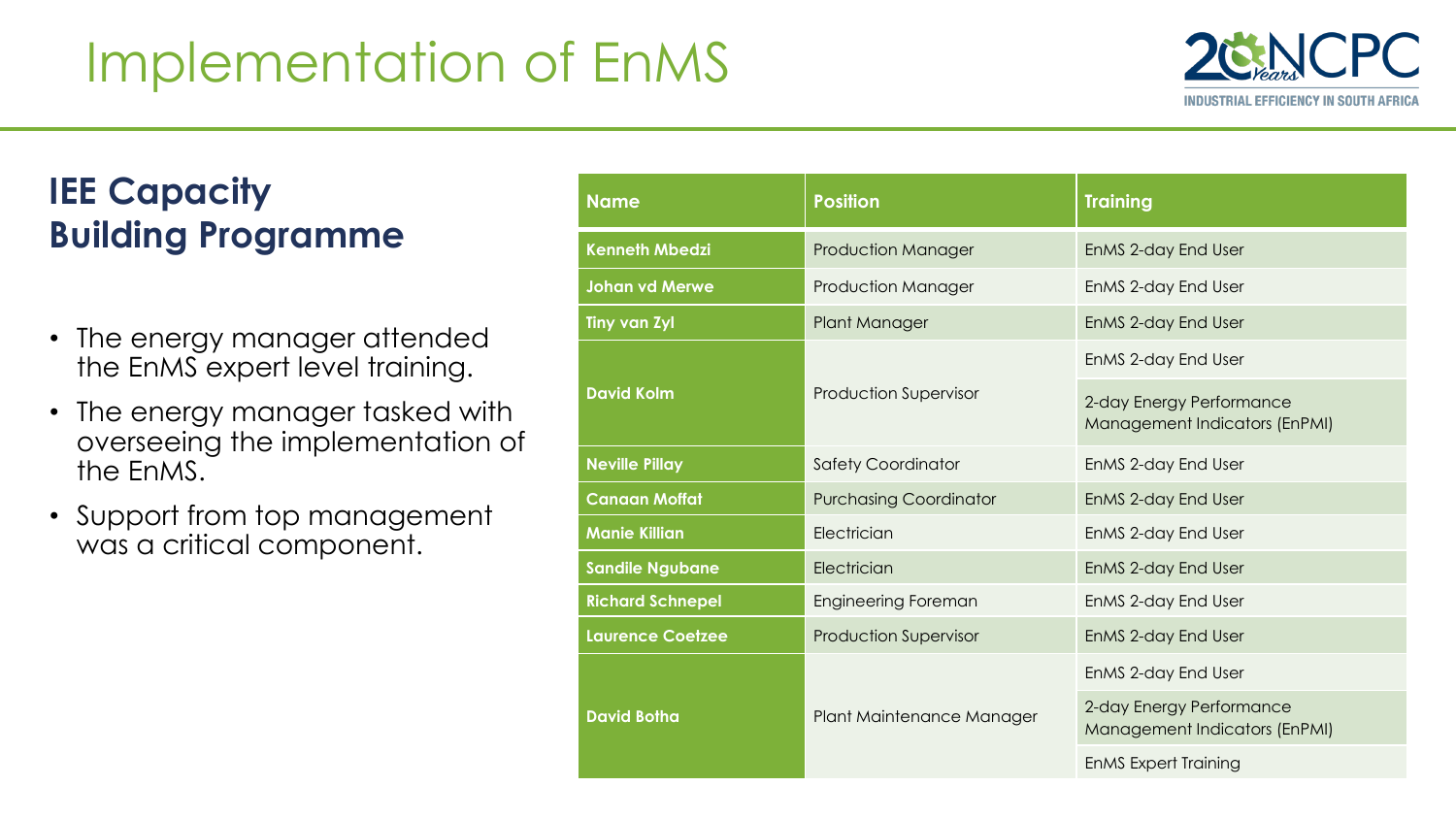## Implementation Challenges









The only challenge noted is that it took about a year from the decision to implement the EnMS before real traction was gained.

An unavoidable delay in the expert level course delayed the process by about four months.

Once this started progress was rapid with top management giving their full support, an action that provided significant assistance to the process.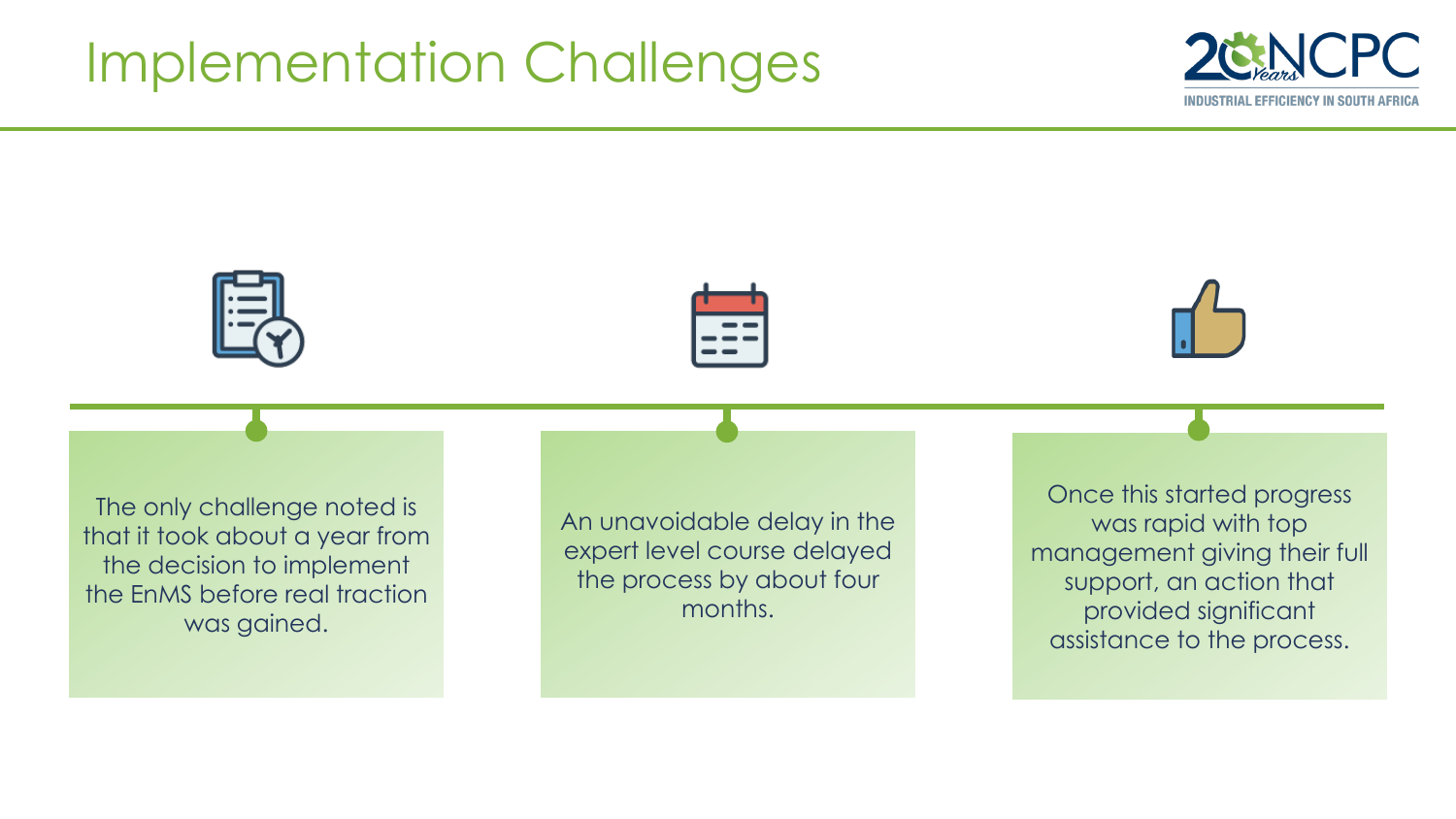

#### **Summary of Interventions**

| <b>Energy uses/users</b> | <b>Energy</b><br><b>Sources</b> | <b>Intervention</b>   | <b>Utility</b><br>saving<br><b>Period</b> | <b>Investment</b><br>(ZAR) | <b>Savings</b><br>(ZAR/year) | <b>Payback</b><br>(Yrs) | <b>Utility saving</b><br>(Units) GJ | <b>GHG Emission</b><br><b>Reduction</b><br>(tonnes<br>CO2/year) |
|--------------------------|---------------------------------|-----------------------|-------------------------------------------|----------------------------|------------------------------|-------------------------|-------------------------------------|-----------------------------------------------------------------|
| Storage                  | <b>Electricity</b>              | Light Technology      | 12 months                                 | 21655                      | 12614                        | 1.72                    | 56.76                               | 16.4                                                            |
| Storage / Lights         | <b>Electricity</b>              | Light Technology      | 12 months                                 | 21655                      | 16819                        | 1.29                    | 75.69                               | 21.9                                                            |
| Storage / Lights         | <b>Electricity</b>              | Light Technology      | 12 months                                 | 17979                      | 9810                         | 1.83                    | 44.15                               | 12.8                                                            |
| Storage / Lights         | Electricity                     | Light Technology      | 12 months                                 | 73845                      | 124041                       | 0.6                     | 558.19                              | 161.6                                                           |
| Storage / Lights         | <b>Electricity</b>              | Light Technology      | 12 months                                 | 31545                      | 13315                        | 2.37                    | 59.92                               | 17.3                                                            |
| Storage / Lights         | Electricity                     | Day/Night Switch      | 12 months                                 | 500                        | 1373                         | 0.36                    | 6.18                                | 1.8                                                             |
| Furnaces                 | Gas                             | Training              | 12 months                                 | $\overline{0}$             | 88224                        | $\overline{O}$          | 397.01                              | 22.3                                                            |
| General                  | Electricity                     | Training              | 12 Months                                 | $\overline{O}$             | 192000                       | $\circ$                 | 864                                 | 250.20                                                          |
| <b>Plastic Plant</b>     | Electricity                     | Training              | 12 Months                                 | $\circ$                    | 27721                        | $\overline{O}$          | 124.74                              | 36.12                                                           |
| <b>Battery Breaker</b>   | <b>Electricity</b>              | <b>Process Change</b> | 12 Months                                 | 20000                      | 31344                        | 0.51                    | 141.05                              | 40.85                                                           |
| Storage / Lights         | <b>Electricity</b>              | Light Technology      | 12 Months                                 | $\circ$                    | 4184                         | $\overline{O}$          | 18.83                               | 5.45                                                            |
| <b>TOTAL</b>             |                                 |                       | 187179                                    | 521445                     | 0.78                         | 2346.52                 | 586.72                              |                                                                 |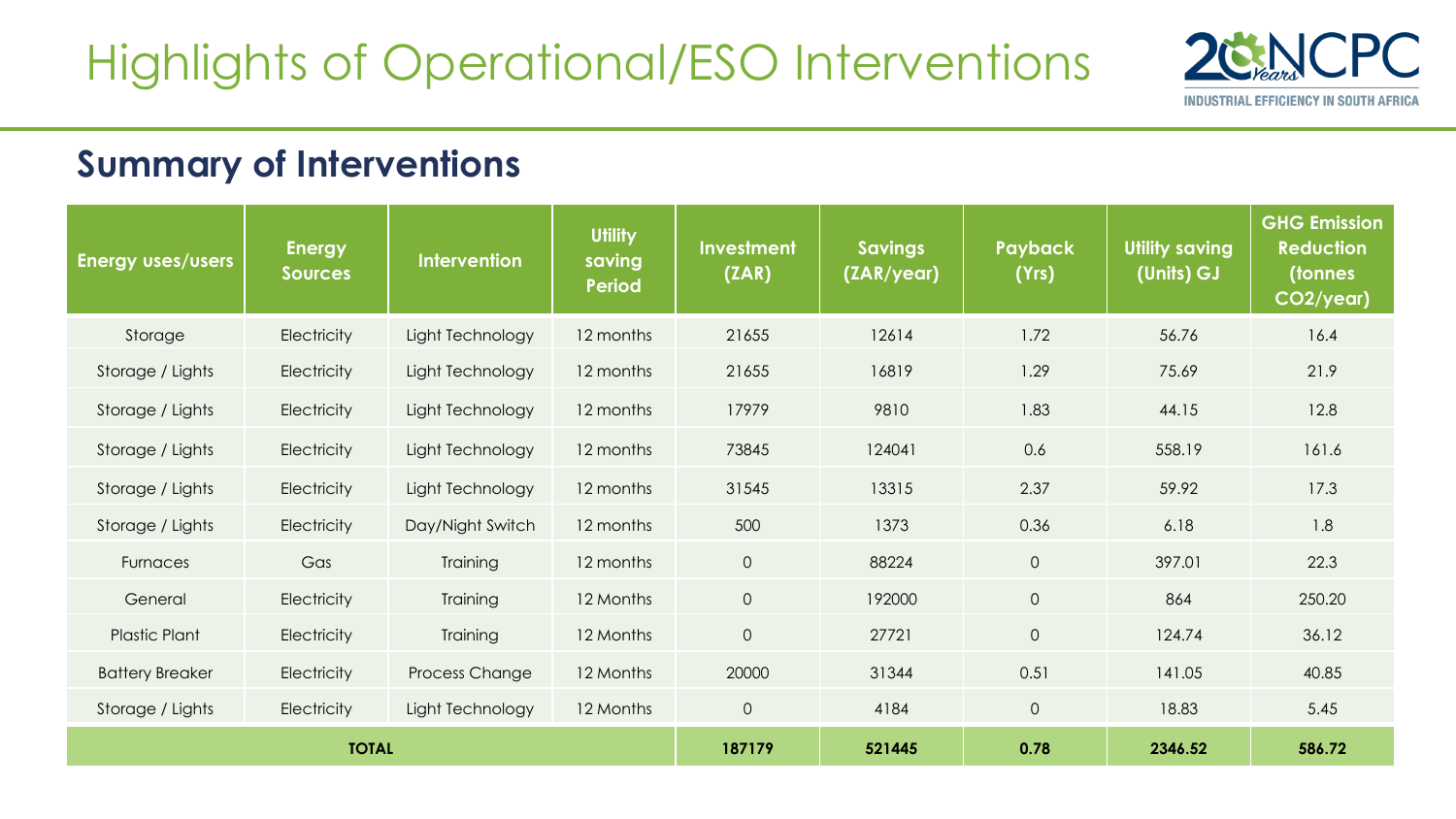

### **Benefits**

- The savings have not had a direct impact on job retention at this stage.
- The main savings have been realized in the financial performance, which is of benefit in a competitive market.
- The real impact will only be observed in the future.
- To date there has been no decline in staff morale or production quality or output.
- The team however is now more aware of the importance of energy management and the need to improve energy performance.
- Indeed, it can be reported that initial observations indicate greater team effort amongst employees.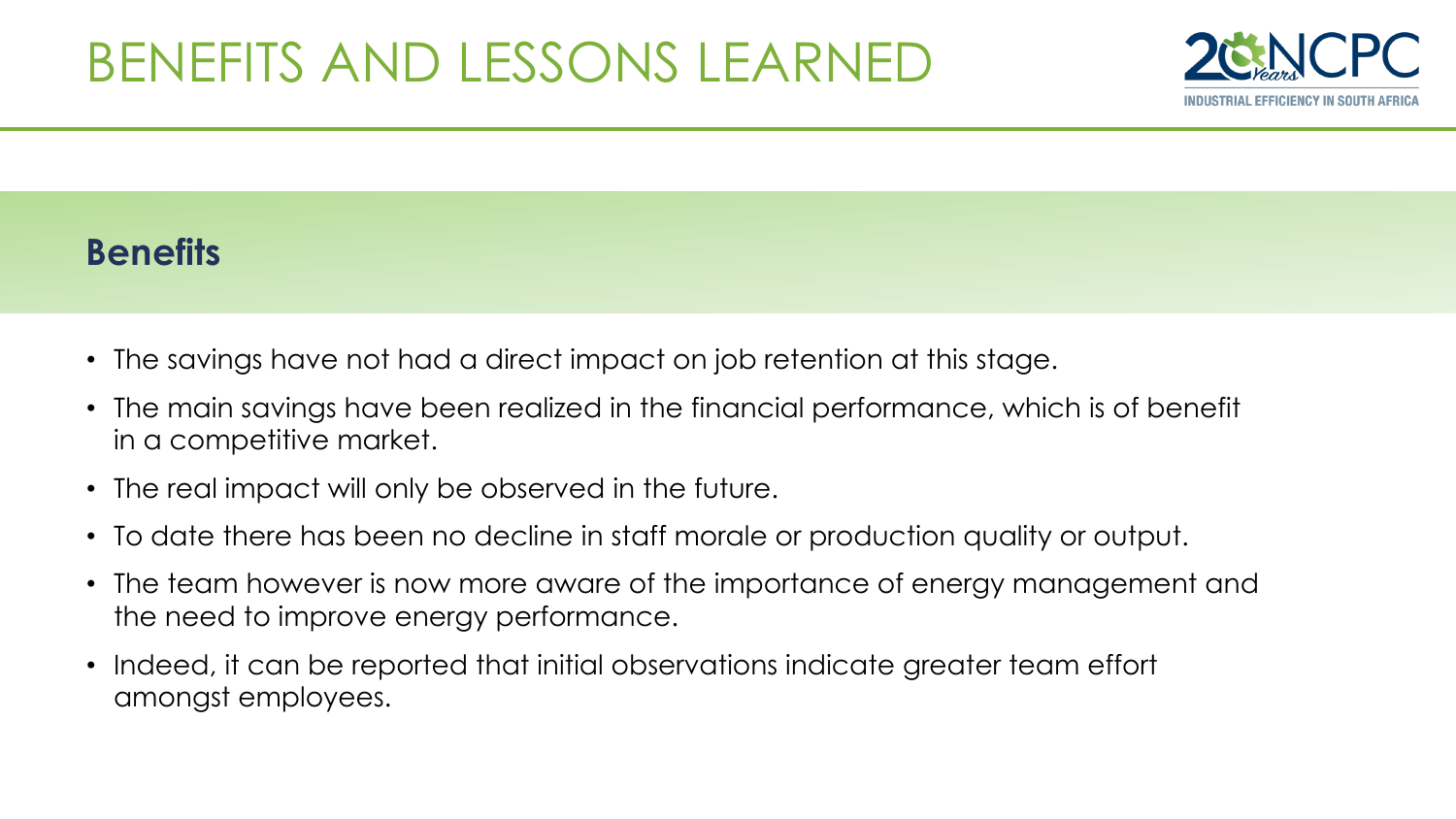## BENEFITS AND LESSONS LEARNED



### **Lessons**

- Top management support is critical
- There must be a culture of record keeping with a simple, stable and user-friendly management information system that can easily be enhanced to meet ISO50001 requirements
- Buy-in from all staff (may need some incentive) with appropriate training is essential
- The use of including ISO50001 into individual KPIs may be useful
- Continual review/monitoring is essential
- Regular communication with all stakeholders is important
- Consider and support the long-term effort required to maintain and retain certification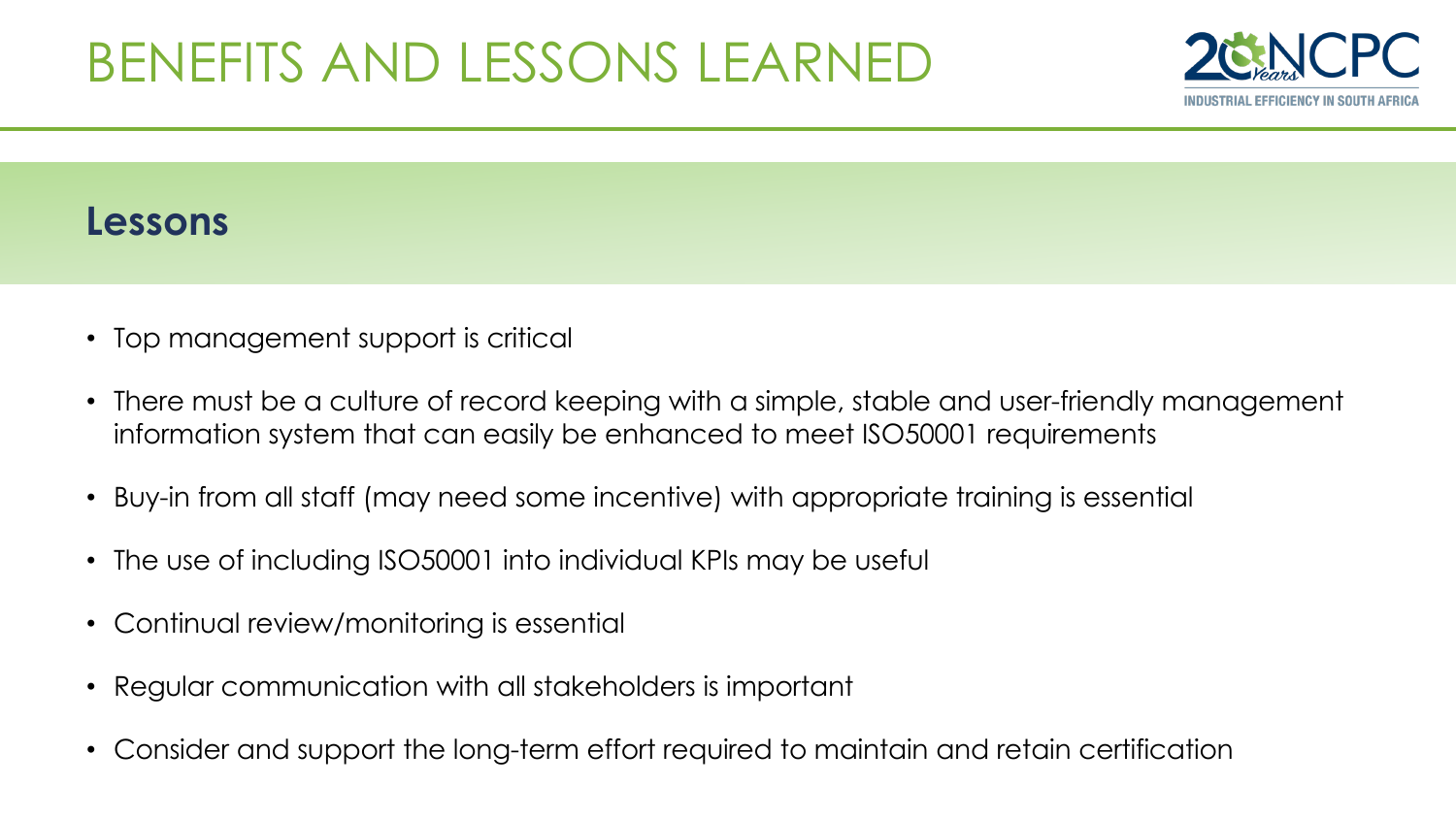

### **Identifies Opportunities**

| <b>Energy</b><br>uses/users      | <b>Energy Sources</b> | <b>Future Intervention</b>            | Utility saving<br>(Units)<br>GJ | Plan for<br>Implementation | <b>Comments</b>                                     |
|----------------------------------|-----------------------|---------------------------------------|---------------------------------|----------------------------|-----------------------------------------------------|
| <b>Battery</b><br><b>Breaker</b> | Electricity           | Sequence Stop/Start                   | 324                             | February 2019              | New WI to be drafted and<br>operators training      |
| <b>Bag Houses</b>                | <b>Electricity</b>    | Reduce Sub Equipment                  | 84.55                           | <b>April 2019</b>          | Await Capex approval - Planned<br>for 2019 Shutdown |
| <b>Bag Houses</b>                | <b>Electricity</b>    | Change Motor Size                     | 1066.87                         | <b>April 2019</b>          | Await Capex approval - Planned<br>for 2019 Shutdown |
| Compressor                       | <b>Electricity</b>    | Replace old Compressor<br>to VSD type | Not yet<br>calculated           | <b>April 2019</b>          | Await Capex approval - Planned<br>for 2019 Shutdown |
| <b>Furnaces</b>                  | Gas                   | Install temperature control           | Not yet<br>calculated           | August 2019                | Several trials planned for 2019                     |